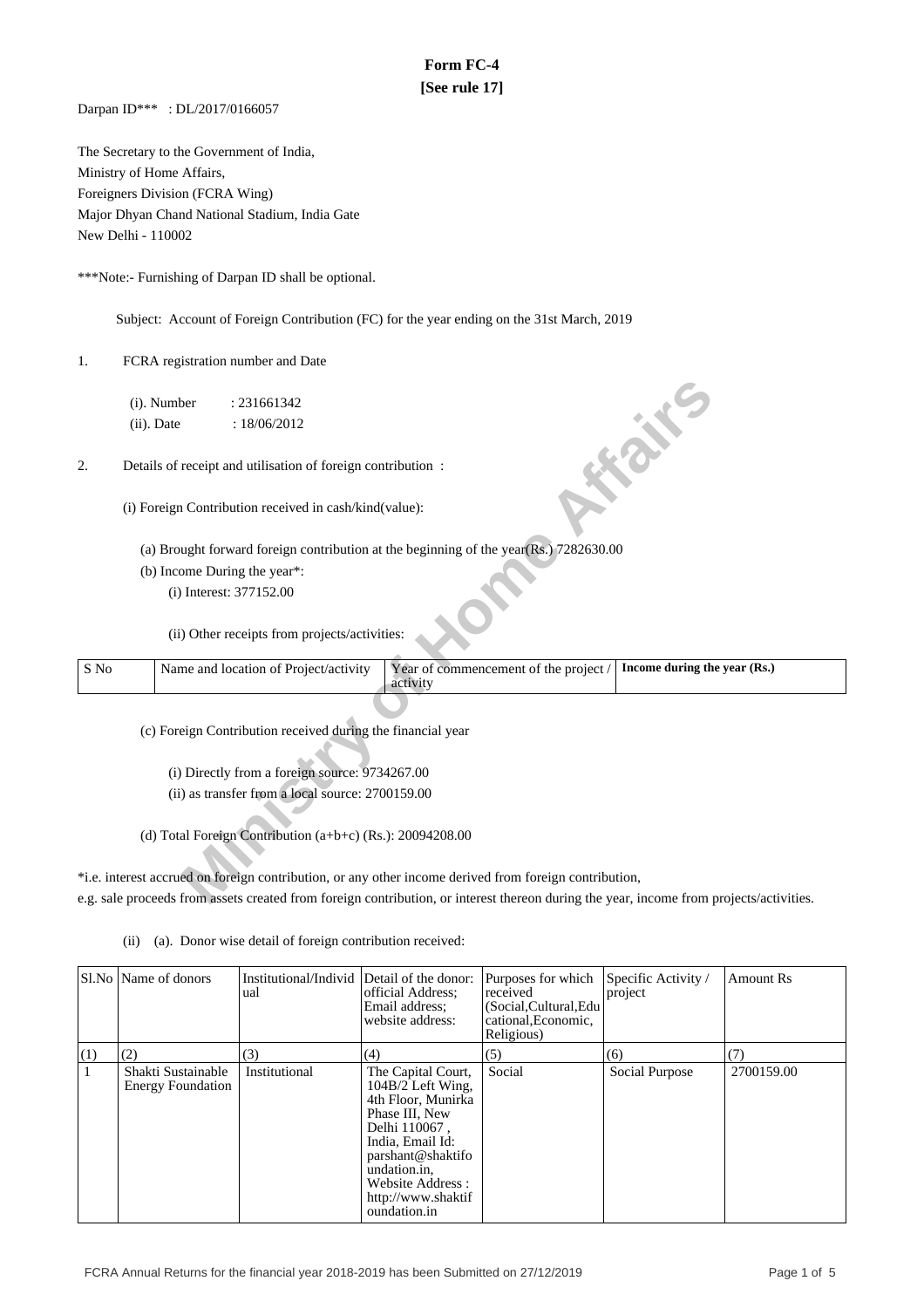| $S1$ . No | Name of donors                          | Institutional/Individ<br>ual | Detail of the donor:<br>official Address;<br>Email address:<br>website address:                                                                                                                                  | Purposes for which<br>received<br>(Social, Cultural, Edu<br>cational, Economic,<br>Religious) | Specific Activity /<br>project | <b>Amount Rs</b> |
|-----------|-----------------------------------------|------------------------------|------------------------------------------------------------------------------------------------------------------------------------------------------------------------------------------------------------------|-----------------------------------------------------------------------------------------------|--------------------------------|------------------|
| 2         | American Jewish<br><b>World Service</b> | Institutional                | 45 West 36th<br>Street, New York,<br>NY 10018, United<br>States of America,<br>Email Id:<br>ajws@ajws.org,<br>Website Address:<br>https://www.ajws.o<br>rg                                                       | Social                                                                                        | Social Purpose                 | 1367600.00       |
| 3         | <b>OAK</b> Foundation                   | Institutional                | Oak Philanthropy<br>Ltd, Case Postale<br>115, 58 avenue<br>Louis Casai, 1216<br>Cointrin, Geneva,<br>Switzerland, Email<br>Id:<br>Sahba.Chauhan@o<br>akfnd.org, Website<br>Address:<br>http://www.oakfnd.<br>org | Social                                                                                        | Social Purpose                 | 8366667.00       |

| Sl.No | <b>Purpose</b> | noun<br>н                           |
|-------|----------------|-------------------------------------|
|       | .<br>Social    | $\sim$<br>.267.00<br>$\sim$ $ \sim$ |

# 3. Details of Utilization of foreign contribution:

|                |                                                                                                                                                                 |                                                                                                                                                               |                       | $\mu$ .u.u. $\mu$ .<br>Address:<br>http://www.oakfnd.<br>org | $\mathbf{v}$ cosing |                                  |                             |         |                |         |
|----------------|-----------------------------------------------------------------------------------------------------------------------------------------------------------------|---------------------------------------------------------------------------------------------------------------------------------------------------------------|-----------------------|--------------------------------------------------------------|---------------------|----------------------------------|-----------------------------|---------|----------------|---------|
|                | (b) Cumulative purpose-wise amount of all foreign contribution donation received :                                                                              |                                                                                                                                                               |                       |                                                              |                     |                                  |                             |         |                |         |
| Sl.No          | Purpose                                                                                                                                                         |                                                                                                                                                               |                       |                                                              |                     | Amount                           |                             |         |                |         |
| $\mathbf{1}$   | Social                                                                                                                                                          |                                                                                                                                                               |                       |                                                              |                     | 9734267.00                       |                             |         |                |         |
| 3.             | Details of Utilization of foreign contribution:<br>(a) Details of activities/projects for which foreign contribution has been received and utilised (in rupees) |                                                                                                                                                               |                       |                                                              |                     |                                  |                             |         |                |         |
| Sl. No.        | Name of<br>project/acti ocation<br>vity                                                                                                                         | $\mathbf{Address}/\mathbf{L}$                                                                                                                                 | Previous Balance      |                                                              |                     | Receipt during the year Utilised |                             |         | <b>Balance</b> |         |
|                |                                                                                                                                                                 |                                                                                                                                                               | In cash               | In Kind                                                      | In cash             | In Kind                          | In cash                     | In Kind | In cash        | In Kind |
| (1)            | (2)                                                                                                                                                             | (3)                                                                                                                                                           | (4)                   | (5)                                                          | (6)                 | (7)                              | (8)                         | (9)     | (10)           | (11)    |
| $\mathbf{1}$   | Environm<br>ental<br>Research<br>Work                                                                                                                           | Namkhana<br>, Muikpith<br>$-743357,$<br>Hotel<br>Astor, 15<br>Shakespea<br>re Sarani-<br>700071,<br>Capital<br>Hill-<br>834001<br>Delhi<br>Delhi1100<br>48    | 4208538.0<br>$\theta$ | 0.00                                                         | 8366667.0<br>0      | 0.00                             | 7373790.0<br>$\overline{0}$ | 0.00    | 5201415.0<br>0 | 0.00    |
| $\overline{c}$ | Empoweri<br>ng<br>Communit<br>ies                                                                                                                               | Salt Lake<br>Kolkatta-<br>700064,<br>PAN Asia<br>Continent<br>al, Sarat<br><b>Bose</b><br>Road--<br>70020,<br>Chappara-<br>480884<br>Delhi<br>Delhi1100<br>48 | 439192.00             | 0.00                                                         | 1367600.0<br>0      | 0.00                             | 1212714.0<br>0              | 0.00    | 594078.00      | 0.00    |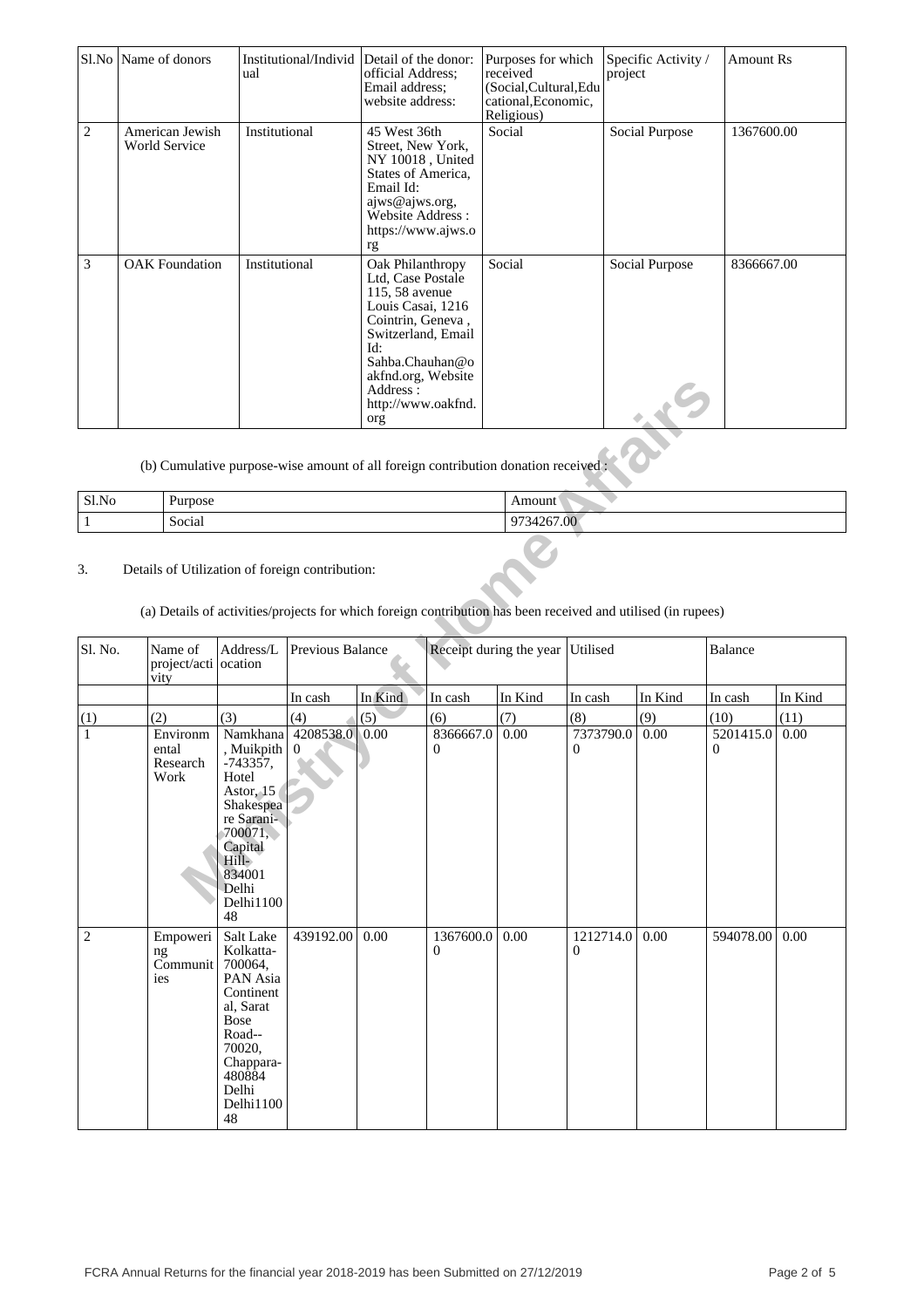| $\overline{3}$ | Mainstrea<br>ming air<br>pollution<br>in<br>environme<br>nt                                        | Suryansh<br>Hotel,<br>Jaydev<br>Vihar-<br>751013,<br>Hotel Raj<br>Palace, 12<br>Durgabai<br>Deshmukh<br>Road, R.<br>A. Puram-<br>600028,<br><b>PYC</b><br>Hindu<br>Gymkhan<br>a, 766<br>Shivajinag<br>ar-<br>411004,B<br>anvasi-<br>486889,<br>RedCross<br>Bhavan-<br>751022,<br>Hotel<br>Atithi-<br>Delhi<br>Delhi1100<br>48 | 1008585.0<br>$\theta$     | $0.00\,$ | 2700159.0<br>$\overline{0}$ | $0.00\,$ | 3708744.0<br>$\Omega$ | 0.00                                                                                                | 0.00                      | 0.00 |
|----------------|----------------------------------------------------------------------------------------------------|-------------------------------------------------------------------------------------------------------------------------------------------------------------------------------------------------------------------------------------------------------------------------------------------------------------------------------|---------------------------|----------|-----------------------------|----------|-----------------------|-----------------------------------------------------------------------------------------------------|---------------------------|------|
| $\overline{4}$ | Dialogue<br>on<br>conservati<br>on of<br>bramputra<br>river<br>Workshop<br>at Silguri,<br>Guwahati | Shillong<br>Delhi<br>Delhi1100<br>48                                                                                                                                                                                                                                                                                          | 393250.00                 | 0.00     | 0.00                        | 0.00     | 20836.00              | 0.00                                                                                                | 372414.00                 | 0.00 |
| 5              | Environm<br>ent Project                                                                            | Delhi<br>Delhi<br>Delhi1100<br>48                                                                                                                                                                                                                                                                                             | 1233065.0<br>$\mathbf{0}$ | $0.00\,$ | 352768.00 0.00              |          | 230536.00             | 0.00                                                                                                | 1355297.0<br>$\mathbf{0}$ | 0.00 |
| $\sqrt{6}$     | Mainstrea<br>ming air<br>pollution<br>in<br>environme<br>nt                                        | Suryansh<br>Hotel,<br>Jaydev<br>Vihar-<br>751013,<br>Hotel Raj<br>Palace, 12<br>Durgabai<br>Deshmukh<br>Road, R.<br>A. Puram-<br>600028,<br><b>PYC</b><br>Hindu<br>Gymkhan<br>a, 766<br>Shivajinag<br>ar-<br>411004,B<br>anvasi-<br>486889,<br>RedCross<br>Bhavan-<br>751022,<br>Hotel<br>Atithi-<br>Delhi<br>Delhi1100<br>48 | $0.00\,$                  | $0.00\,$ | 24384.00                    | 0.00     | 24384.00              | 0.00                                                                                                | 0.00                      | 0.00 |
| Total          |                                                                                                    |                                                                                                                                                                                                                                                                                                                               | 7282630.0<br>$\Omega$     | 0.00     | 12811578.<br>$00\,$         | 0.00     | 12571004.<br>$00\,$   | $0.00\,$                                                                                            | 7523204.0<br>$\theta$     | 0.00 |
|                | (b) Details of utilisation of foreign contribution:                                                | (ii) Total administrative expenses as provided in rule 5 of the Foreign Contribution<br>(Regulation) Rules, 2011 (Rs.):2677643.00                                                                                                                                                                                             |                           |          |                             |          |                       | (i) Total Utilisation** for projects as per aims and objectives of the association (Rs.):9812037.00 |                           |      |

- (i) Total Utilisation\*\* for projects as per aims and objectives of the association (Rs.):9812037.00
- (ii) Total administrative expenses as provided in rule 5 of the Foreign Contribution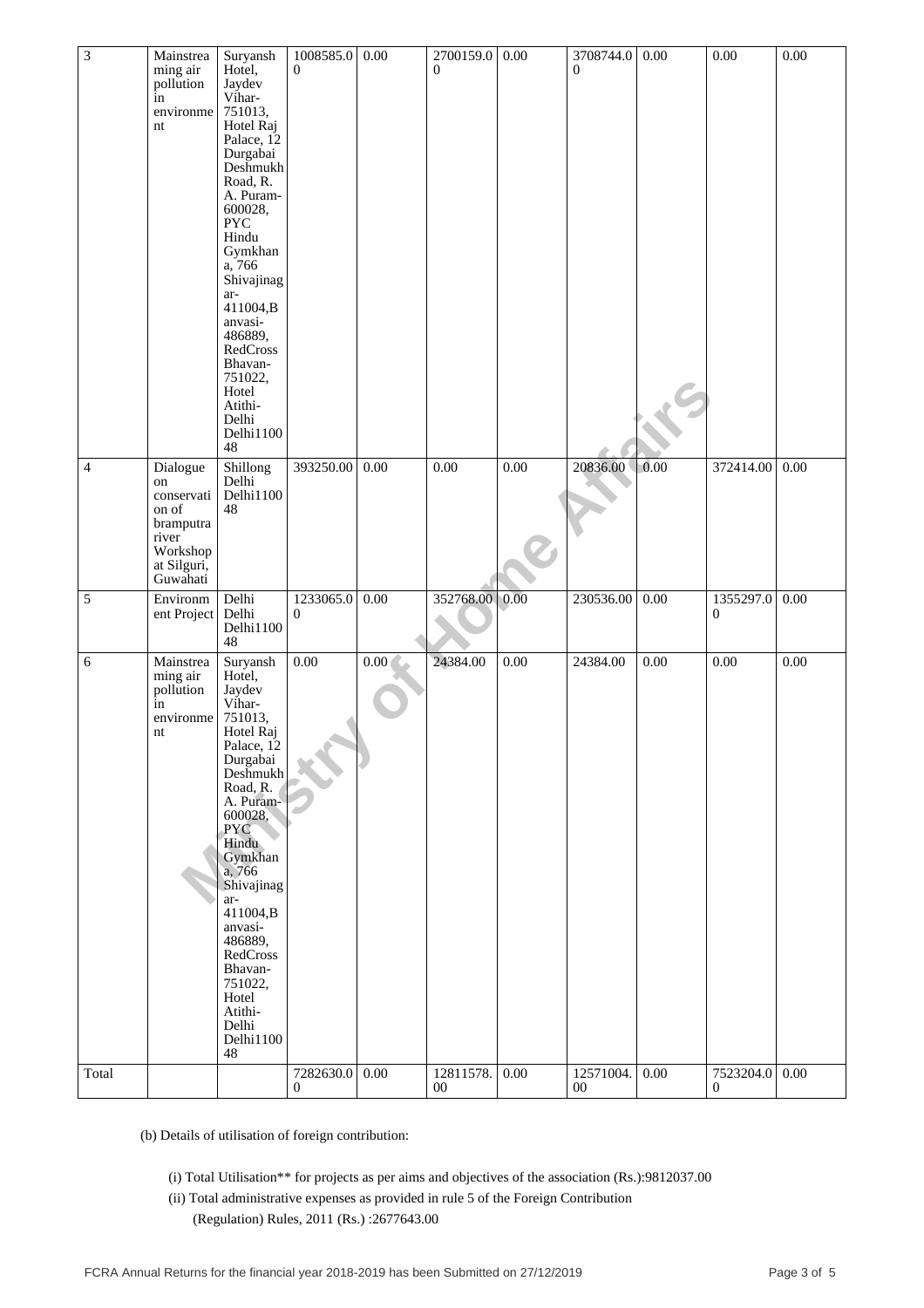\*\* It is affirmed that the utilisation of foreign contribution is not in contravention of the provisions contained in the Foreign Contribution(Regulation) Act, 2010 (42 of 2010) and more particularly in section 9 and section 12 of the Act which, inter-alia, states that the acceptance of foreign contribution is not likely to affect prejudicially

- (A) the soverignty and integrity of india; or.
- (B) the security, strategic, scientific or echnomic interest of the state; or
- (C) the public interest; or
- (D) freedom or fairness of election to any legistature; or
- (E) friendly relations with any foreign state; or

(F) harmony between religious, racial, social, lingusitic or relgional groups, castes or communities.

(c) Total purchase of fresh assets (Rs.)

| Sl. No. | Activity in the name of Association | Details                  | Purpose        | Total (in Rs.) |
|---------|-------------------------------------|--------------------------|----------------|----------------|
| (i)     | Creation of movable assests         | Computers                | Office Purpose | 68254.00       |
| (ii)    | Creation of movable assests         | <b>Office Equipments</b> | Office Purpose | 13070.00       |
|         | Total                               |                          |                | 81324.00       |

### (d) FC transferred to other associations

|         | 1 vui                                    |                |    |         | 0132700 |
|---------|------------------------------------------|----------------|----|---------|---------|
|         | (d) FC transferred to other associations |                |    |         |         |
| Sl. No. | Name of the association                  | Date           |    | Purpose | Amount  |
|         | (2)                                      | $\mathfrak{S}$ |    | (4)     | U       |
|         |                                          |                | __ |         |         |

# (e) Total utilisation In the year (Rs.)(b+c+d) 12571004.00<br>tails Of unutilised foreign context

# 4. Details Of unutilised foreign contribution:

# (i) Total FC invested in term Deposits (Rs.):

| (ii)    | Creation of movable assests                                                                                                                                  | Office Equipments | Office Purpose | 13070.00 |  |  |  |  |  |
|---------|--------------------------------------------------------------------------------------------------------------------------------------------------------------|-------------------|----------------|----------|--|--|--|--|--|
|         | Total                                                                                                                                                        |                   |                | 81324.00 |  |  |  |  |  |
|         | (d) FC transferred to other associations                                                                                                                     |                   |                |          |  |  |  |  |  |
| Sl. No. | Name of the association                                                                                                                                      | Date              | Purpose        | Amount   |  |  |  |  |  |
| (1)     | (2)                                                                                                                                                          | (3)               | (4)            | (5)      |  |  |  |  |  |
| 4.      | (e) Total utilisation In the year $(Rs.)(b+c+d)$ 12571004.00<br>Details Of unutilised foreign contribution:<br>(i) Total FC invested in term Deposits (Rs.): |                   |                |          |  |  |  |  |  |
| Sl. No. | Details                                                                                                                                                      | Total(in Rs.)     |                |          |  |  |  |  |  |
| (i)     | Opening Balance of FD                                                                                                                                        | 5500000.00        |                |          |  |  |  |  |  |
| (ii)    | FD made during the year                                                                                                                                      | 0.00              |                |          |  |  |  |  |  |
| (iii)   | Less: realisation of previous FD                                                                                                                             | 5500000.00        |                |          |  |  |  |  |  |
|         | Closing balance of FD                                                                                                                                        | 0.00              |                |          |  |  |  |  |  |
|         | (ii) Balance of unutilised foreign contribution, in cash/bank, at the end of the year(Rs):<br>(a) Cash in hand: 5671.00                                      |                   |                |          |  |  |  |  |  |

## (ii) Balance of unutilised foreign contribution, in cash/bank, at the end of the year(Rs):

(b) in FC designated bank account: 7517533.00

(c) in utilisation bank account(s): 0.00

- 5. Details of foreigners as Key functionary/working/associated: 0.00
- 6. Details of Land and Building remained unutilised for more than two year:

| Sl. No. | ocation of .<br>Land and<br>Building | Year of<br>acquisition | Purpose of acquisition | Reason of unutilisation |
|---------|--------------------------------------|------------------------|------------------------|-------------------------|
|         | ∼                                    | 12.                    |                        | $\sim$                  |

(7) (a) Details of designated FC bank account for receipt of Foreign Contribution (As on 31st March of the year ending):

| Name of the<br>Bank | <b>Branch Address</b><br>With pincode) | Phone No. | E-mail | <b>IFSC</b><br>Code | Account No. | Date of Opening<br>Account |
|---------------------|----------------------------------------|-----------|--------|---------------------|-------------|----------------------------|
|                     | ∖∸,                                    | (J).      | (4     | い                   | (6          |                            |